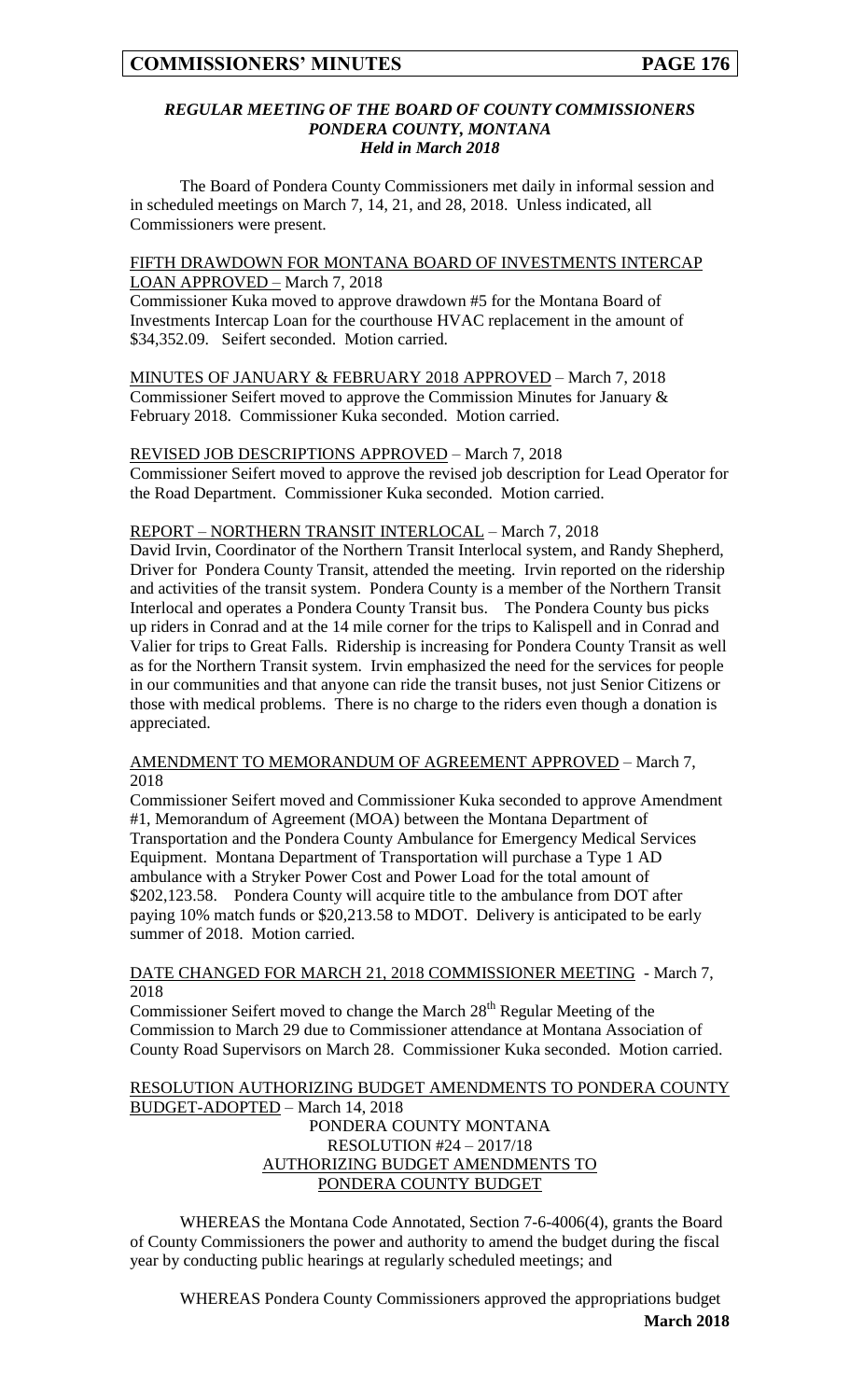## **COMMISSIONERS' MINUTES PAGE 177**

for the Pondera County during its regular budget approval process and errors in revenues and expenditures budget have been identified; and

NOW, THEREFORE, BE IT RESOLVED by the Board of County Commissioners of Pondera County that the budget be corrected as follows:

| Revenue             | Description                    | Prior Amt | New Amt  |
|---------------------|--------------------------------|-----------|----------|
| 1000-333045         | <b>FWS Refuge Revenue</b>      | \$1,750   | \$2,050  |
| 1000-344092         | Well Child Clinic              | \$16,000  | \$20,000 |
| 2110-333010         | <b>Forest Reserve Act</b>      | \$3,823   | \$5,200  |
| 2170-343063         | Lease On Ground Area           | \$3,500   | \$7,000  |
| 2390-351013         | Drug Forfeiture                | \$2,000   | \$3,000  |
| 2811-331178         | <b>DUI Task Force</b>          | \$0       | \$550    |
| 2830-335070         | <b>Junk Vehicle Assessment</b> | \$6,262   | \$7,363  |
|                     |                                |           |          |
| 2859-341041         | Clerk & Recorder Fees          | \$1,025   | \$2,000  |
| Expenditure         | Description                    | Prior Amt | New Amt  |
| 1000-4-420301-732   | <b>Youth Detention</b>         | \$40,000  | \$60,000 |
| 2929-206-420603-398 | <b>Contract Services</b>       | \$0       | \$7,200  |
| 2929-206-420603-350 | <b>Professional Services</b>   | \$20,995  | \$13,795 |
| 2110-302-490504-610 | Principal                      | \$71,220  | \$68,095 |
| 2110-302-490504-620 | Interest                       | \$52,850  | \$55,975 |
| 2170-304-430303-350 | <b>Professional Services</b>   | \$0       | \$10,500 |
| 2830-308-430801-210 | Supplies                       | \$200     | \$1,301  |
| 2978-403-440191-110 | <b>Salaries</b>                | \$25,479  | \$24,911 |
| 2978-403-440191-140 | <b>Benefits</b>                | \$10,526  | \$10,241 |
| 2978-403-440191-332 | Ads                            | \$2,000   | \$2,500  |
| 2978-403-440191-370 | Travel                         | \$1,000   | \$500    |
| 2978-403-440191-530 | Rent                           | \$852     | \$1,705  |
| 2976-448-440193-110 | <b>Salaries</b>                | \$3,468   | \$1,589  |
| 2976-448-440193-140 | <b>Benefits</b>                | \$1,662   | \$669    |
| 2976-448-440193-210 | Supplies                       | \$2,731   | \$700    |
| 2976-448-440193-311 | Postage                        | \$50      | \$1      |
| 2976-448-440192-110 | Salaries                       | \$0       | \$2,000  |
| 2976-448-440192-140 | <b>Benefits</b>                | \$0       | \$850    |
| 2976-448-440192-210 | Supplies                       | \$0       | \$2,000  |
| 2976-448-440192-311 | Postage                        | \$0       | \$102    |
| 2980-448-440103-110 | <b>Salaries</b>                | \$0       | \$1,000  |
| 2980-448-440103-140 | <b>Benefits</b>                | \$0       | \$450    |
| 2980-448-440103-210 | Supplies                       | \$5,972   | \$4,522  |

Adopted this  $14<sup>th</sup>$  day of March 2018, as moved by Commissioner Seifert, seconded by Commissioner Kuka, and passed on a 2-0 vote of the board. Effective on passage and approval.

BOARD OF COMMISSIONERS Pondera County, Montana

\_\_Absent\_\_\_\_\_\_\_\_\_\_\_\_\_\_\_\_ \_\_*/s/ Dale J Seifert*\_\_\_\_\_\_\_\_\_\_\_

Janice Hoppes, Chair Dale J Seifert, Member

\_\_*/s/ Kody L Farkell* \_\_\_\_\_\_\_\_\_\_\_\_ Kody L Farkell, Clerk and Recorder

ATTEST:  $\frac{1}{s}$  /s/ Thomas A Kuka Thomas A. Kuka, Member

### ELECTION BY ACCLAMATION – RURAL FIRE DISTRICT BOARD OF TRUSTEES – March 14, 2018

The Rural Fire District Board members are elected to their positions. Montana law provides that if the number of candidates is equal to or less than the number of positions to be elected, the election administrator may cancel the election. In such case, the county governing body shall declare elected by acclamation each candidate who filed a nominating petition for a position. If a nomination is not made for one or more trustee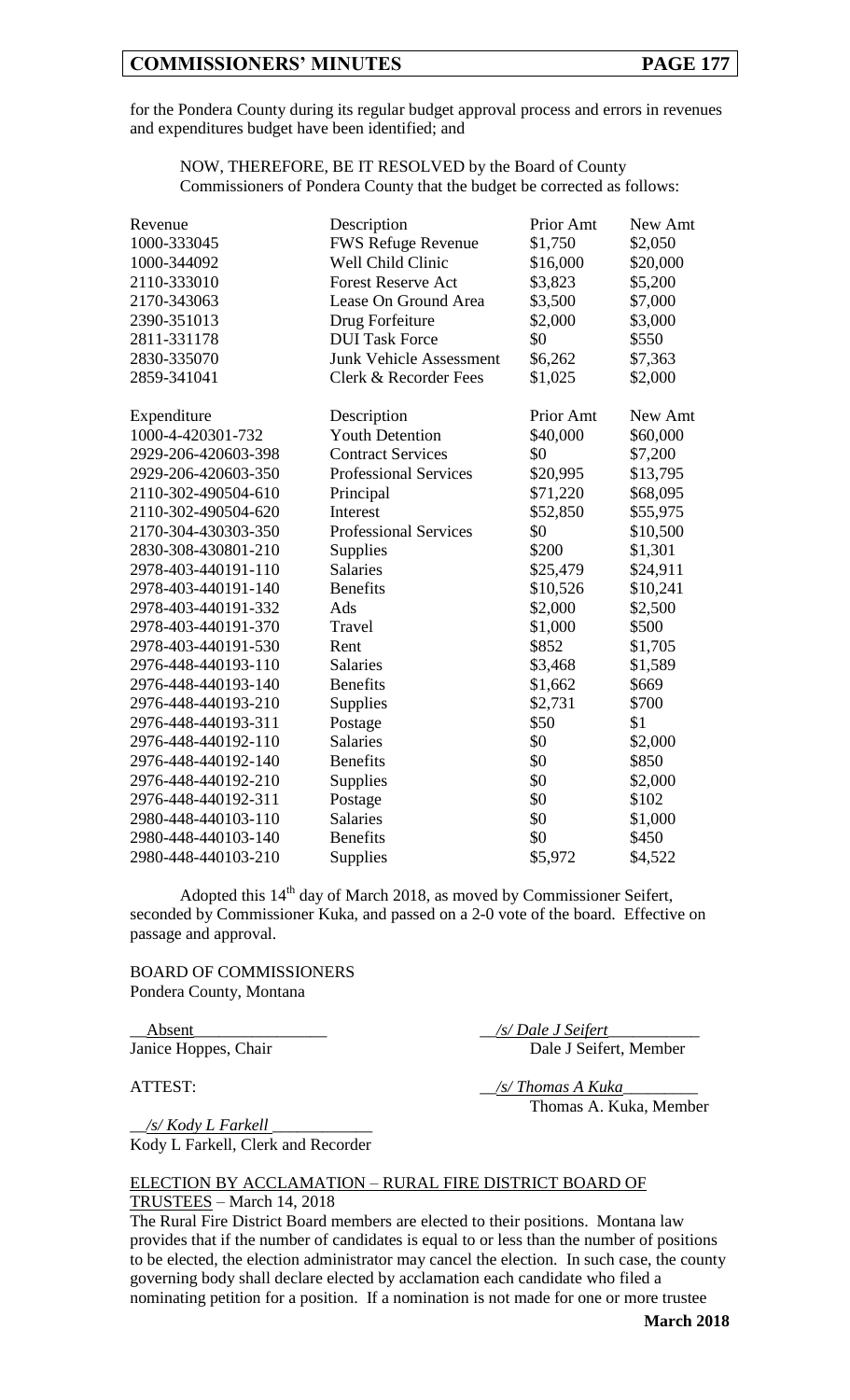## **COMMISSIONERS' MINUTES PAGE 178**

offices, the county governing body shall appoint one or more trustees as necessary to fill those offices. A trustee taking office pursuant to this subsection serves the trustee term of office as if that trustee had been elected.

Ernie Boumans filed a Declaration For Nomination. In accordance with Montana statute, Commissioner Seifert moved to declare Ernie Boumans elected by acclamation, for a term of three years. Commissioner Kuka seconded. Motion carried.

Commissioner Seifert moved to appoint Keith Hruska to fill the second open trustee position, which had no candidates file for. Commissioner Kuka seconded. Motion carried.

Commissioner Hoppes was absent.

### REQUEST FOR LETTER OF SUPPORT FOR SWEETGRASS DEVELOPMENT GRANT APPLICATION – March 21, 2018

Sarah Converse of Sweetgrass Development requested letter of support from Commissioners for application to Opportunities Zone funding she is working on. Commissioners agreed to provide a letter of support.

Also attending: County Attorney Mary Ann Ries, Sweet Grass Development Director Sarah Converse, and Jim Morren

### ENCROACHMENT AGREEMENTS (MECHELLE & MYRA VIOLA-LEWIS) APPROVED – March 21, 2018

Commissioner Kuka moved to approve two Encroachment Agreements with Mechelle and Myra Viola-Lewis for the purpose of expanding an existing approach as well as creating a new approach of Frances Heights Rd. Commissioner Seifert seconded. Motion carried.

Also attending: County Attorney Mary Ann Ries, Sweet Grass Development Director Sarah Converse, and Jim Morren

APPOINTMENT TO COUNTY COMPENSATION BOARD – March 21, 2018 Commissioner Seifert moved to re-appoint John McFarland to the County Compensation Board for a 3-year term ending May 2021. Commissioner Kuka seconded. Motion carried.

### MOU WITH PMC FOR USE OF PONDERA CENTER AS TEMPORARY EVACUATION SITE-APPROVED – March 29, 2018

Commissioner Kuka moved to approve a Memorandum of Understanding between Pondera County and Pondera Medical Center (PMC) authorizing PMC to use the Pondera Center as a temporary evacuation site for Extended Care residents in the event of an emergency requiring evacuation of residents. Commissioner Seifert seconded. Motion carried.

Also attending: Jeff Pruttis

## DATE, TIME AND PLACE SET FOR PUBLIC HEARING ON NEW OR

EXPANDING INDUSTRY CLASSIFICATION APPLICATION – March 29, 2018 A New or Expanding Industry Classification Application was received from Windrift Hills for tax relief allowed to new or expanding industries. Windrift Hills is building a new facility in Conrad. Commissioner Seifert moved and Commissioner Kuka seconded to set Tuesday, May 1, 2018 at 6:30 p.m. at Conrad City Hall as the date time and place for a joint public hearing with the County and City of Conrad on the Application. Motion carried.

Also attending: Jeff Pruttis

### ADMINISTRATIVE MATERIALS "G" AGRICULTURAL COVENANT – March 29, 2018

Commissioner Kuka moved to allow an agricultural covenant to be placed on a tract of land in the South ½ of Section 15, Township 27N, Range 2E as permitted under the Montana Subdivision and Platting Act, 76-3-101 through 76-3-625, MCA. Commissioner Seifert seconded. Motion carried. Also attending: Jeff Pruttis

CLAIMS APPROVED FOR PAYMENT – March 31, 2018

*FUND*